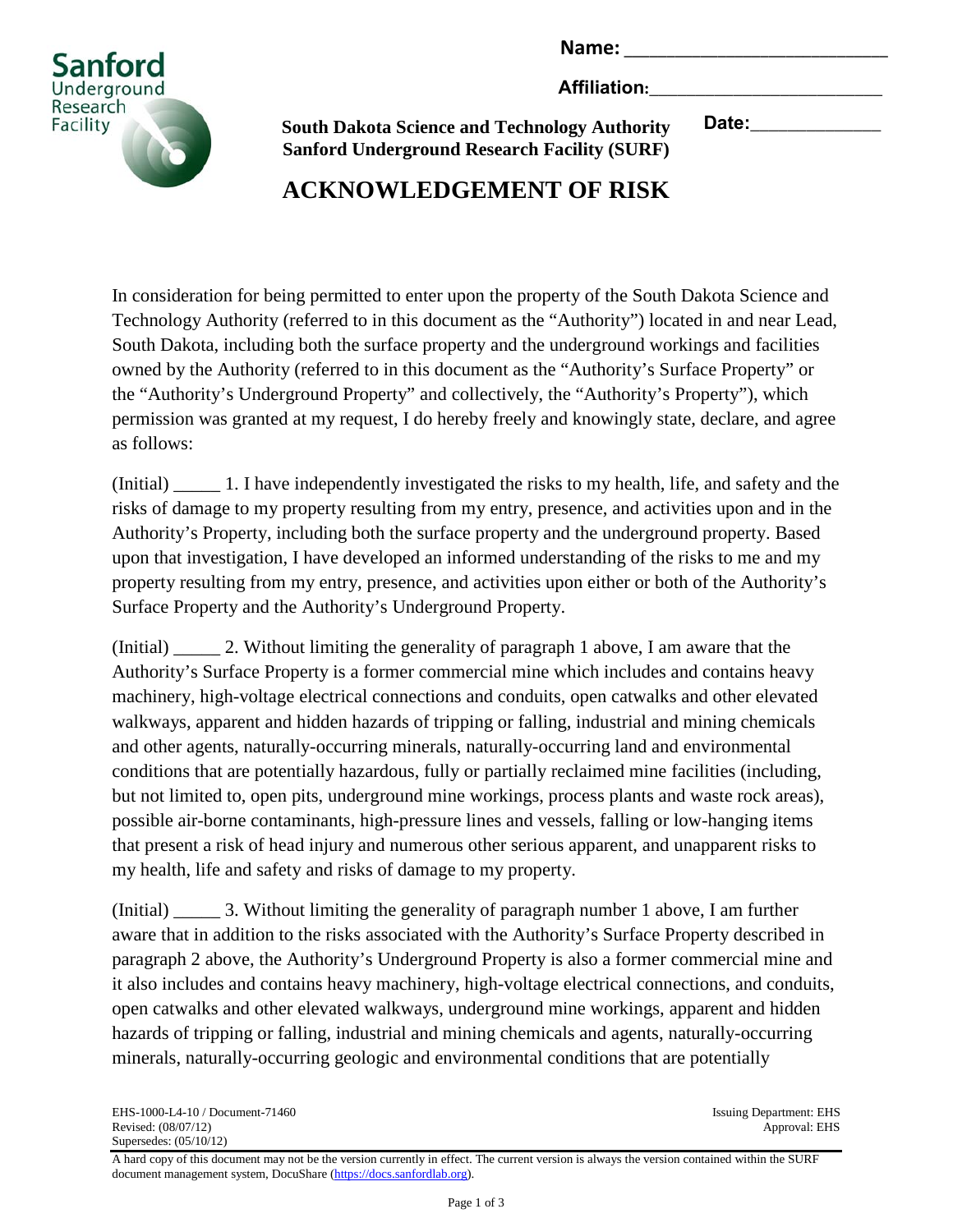

## **ACKNOWLEDGEMENT OF RISK**

hazardous, possible air-borne contaminants, high-pressure lines and vessels and falling or lowhanging rock or other items that present a risk of head injury. I am further aware that going underground involves a substantial risk of underground fires, underground floods, roof falls and collapse, failure of lifts, hoists and ventilation equipment, suffocation, being trapped, being crushed to death and numerous other serious apparent and unapparent risks to my health, life and safety, and risks of damage to my property.

(Initial) \_\_\_\_\_ 4. I acknowledge I have the time, knowledge, and experience to make an intelligent choice concerning whether to assume the risks associated with my entry, and activities upon or in the Authority's Surface Property, the Authority's Underground Property, or both.

(Initial) \_\_\_\_\_ 5. I do hereby voluntarily, freely, and unconditionally assume any and all risk of damage to my health, personal injury, death, and damage to my property in any way associated with my entry, presence, or activities upon, in, or around Authority's Surface Property and the Authority's Underground Property.

(Initial) \_\_\_\_\_ 6. I acknowledge that I have been given a safety briefing or safety training, and I agree to abide by guidelines explained during that briefing or training.

(Initial) \_\_\_\_\_ 7. In the interest of safety and security, I agree that any person or property may be subject to inspection by Authority personnel at any time I am on Authority property.

(Initial) \_\_\_\_\_ 8. I acknowledge that my failure to comply with any applicable law, regulation, rule, or policy (including the guidelines explained during my safety briefing or safety training) is grounds for the Authority to immediately revoke my permission to enter Authority's Property, to order me to immediately leave the Authority's Property, and to deny me future access to the Authority's Property. I agree to immediately comply with all directions given by the Authority to me pursuant to this paragraph.

(Initial) \_\_\_\_\_ 9. I have been provided and have read and signed (or will sign), a document entitled "RELEASE, AGREEMENT NOT TO SUE AND WAIVER."

(Initial) \_\_\_\_\_ 10. I acknowledge that I have provided valid personal identification to Authority Personnel.

A hard copy of this document may not be the version currently in effect. The current version is always the version contained within the SURF document management system, DocuShare [\(https://docs.sanfordlab.org\)](https://docs.sanfordlab.org/).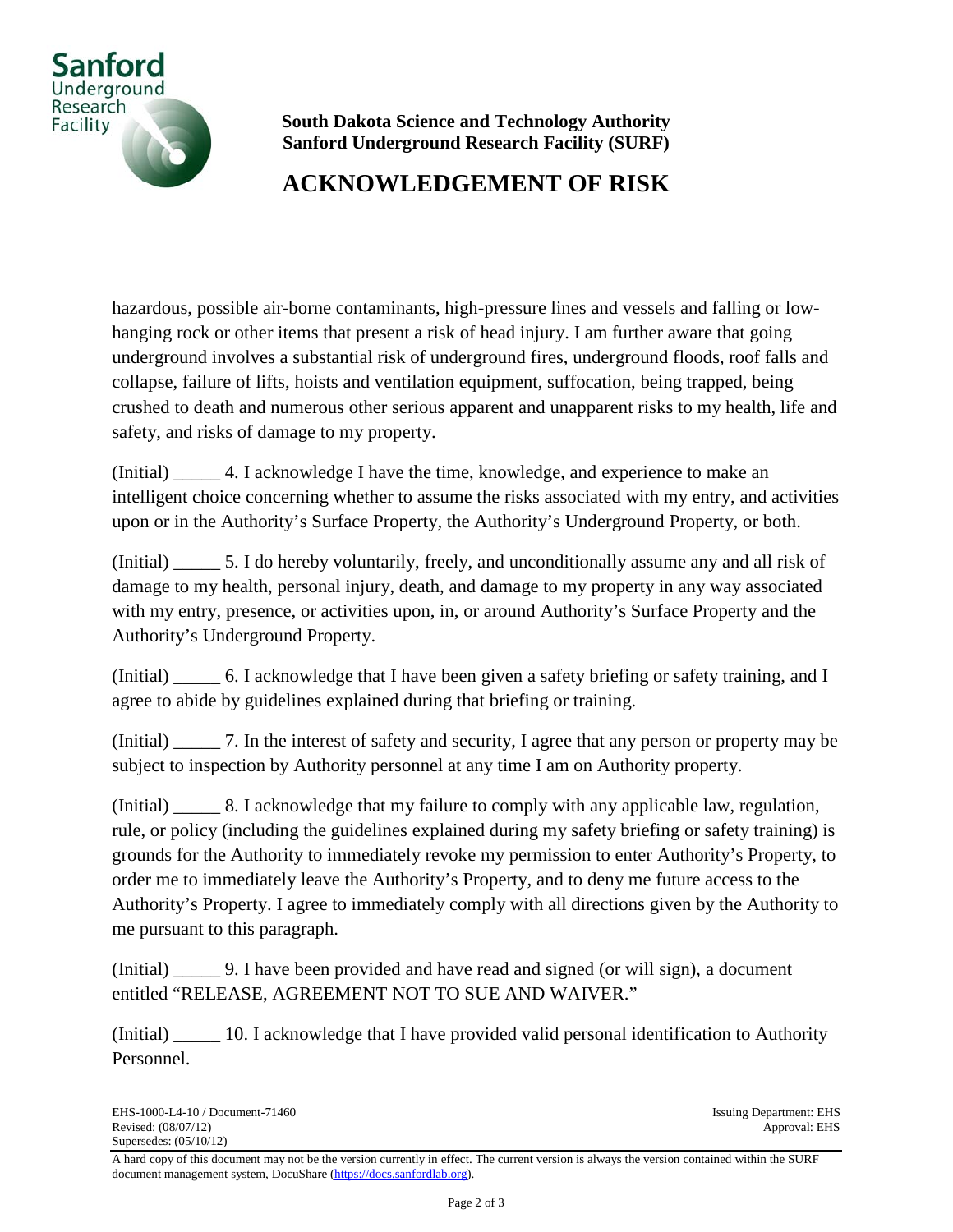

**ACKNOWLEDGEMENT OF RISK**

### I HAVE READ THIS ACKNOWLEDGEMENT OF RISK, CONSISTING OF THREE PAGES AND TEN NUMBERED PARAGRAPHS. I FULLY UNDERSTAND ITS TERMS AND THE RISKS DESCRIBED IN IT. I HAVE SIGNED IT FREELY AND VOLUNTARILY WITHOUT INDUCEMENT, ASSURANCE, OR GUARANTEE BEING MADE TO ME.

DATED this \_\_\_\_\_\_\_\_\_\_\_\_\_ day of \_\_\_\_\_\_\_\_\_\_\_\_\_\_\_\_\_\_\_\_\_\_\_\_\_\_\_\_\_\_\_\_\_, 2016

[PRINT NAME]

\_\_\_\_\_\_\_\_\_\_\_\_\_\_\_\_\_\_\_\_\_\_\_\_\_\_\_\_\_\_\_\_\_\_\_\_\_\_\_\_\_\_\_\_\_\_\_\_\_\_\_\_\_\_\_\_\_\_\_\_\_

### I HAVE READ THIS ACKNOWLEDGEMENT

\_\_\_\_\_\_\_\_\_\_\_\_\_\_\_\_\_\_\_\_\_\_\_\_\_\_\_\_\_\_\_\_\_\_\_\_\_\_\_\_\_\_\_\_\_\_\_\_\_\_\_\_\_\_\_\_\_\_\_\_\_ [SIGNATURE]

I am requesting permission to enter the Authority's property as an officer, agent, employee, consultant, scientific investigator, student, visitor, and I am otherwise affiliated with

FOR OFFICE USE ONLY:

Witnessed by: \_\_\_\_\_\_\_\_\_\_\_\_\_\_\_\_\_\_\_\_\_\_\_\_\_\_\_\_\_\_\_\_ Logged by: \_\_\_\_\_\_\_\_\_\_\_\_\_\_\_\_\_\_\_

[Print Name]

Witnessed by: \_\_\_\_\_\_\_\_\_\_\_\_\_\_\_\_\_\_\_\_\_\_\_\_\_\_\_\_\_\_\_\_ Date Logged: \_\_\_\_\_\_\_\_\_\_\_\_\_\_\_\_\_

[Signature]

EHS-1000-L4-10 / Document-71460 Issuing Department: EHS<br>Revised: (08/07/12) Approval: EHS Revised: (08/07/12) Supersedes: (05/10/12)

A hard copy of this document may not be the version currently in effect. The current version is always the version contained within the SURF document management system, DocuShare [\(https://docs.sanfordlab.org\)](https://docs.sanfordlab.org/).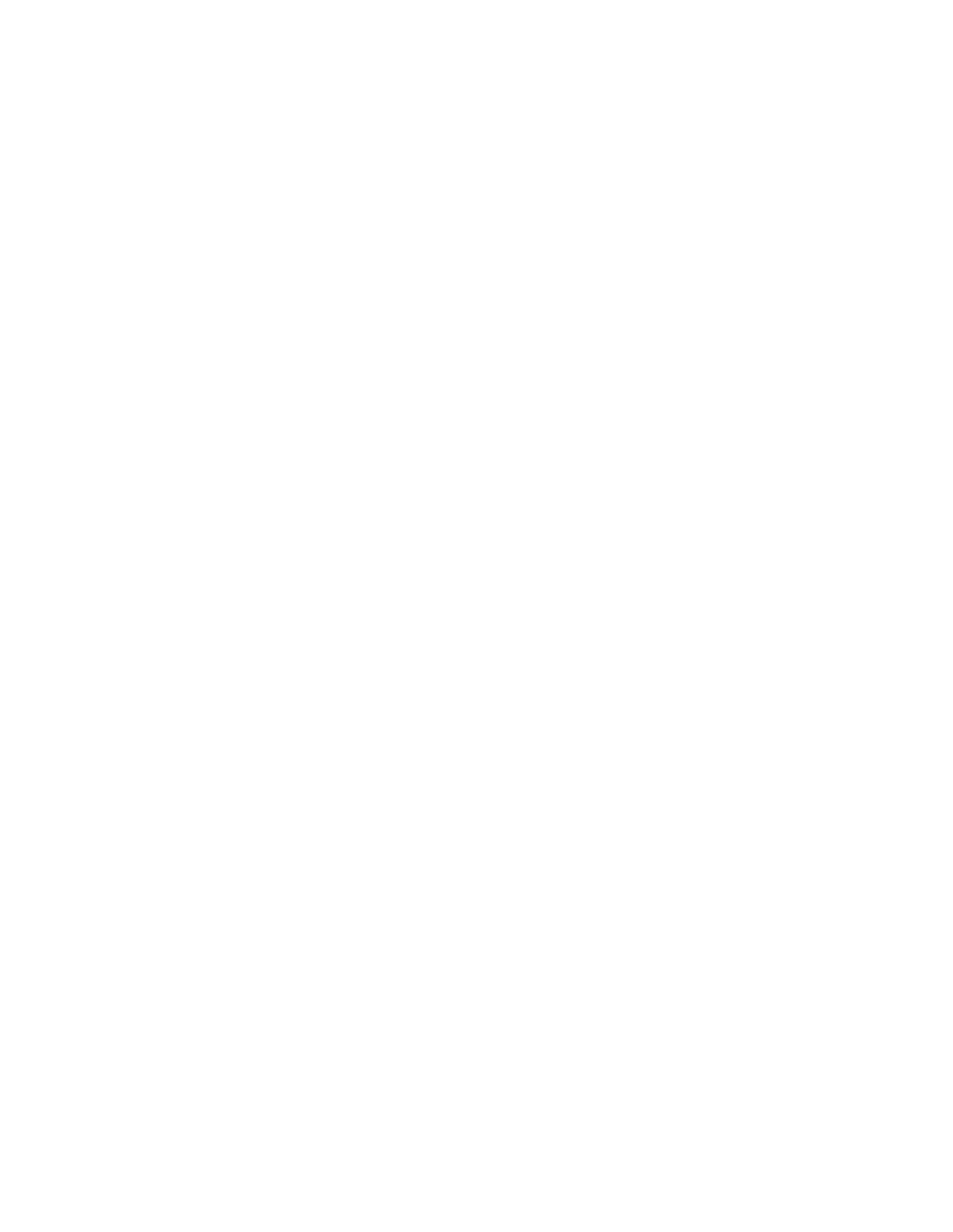

# **RELEASE, AGREEMENT NOT TO SUE AND WAIVER**

In consideration for being permitted to enter upon the property of the South Dakota Science and Technology Authority (referred to in this documents as the "Authority") located in and near Lead, South Dakota, including both the surface property and the underground workings and facilities owned by the Authority (referred to in this document as the "Authority's Surface Property" or the "Authority's Underground Property" and collectively, the "Authority's Property"), which permission was granted at my request, I do herby freely and knowingly state, declare and agree as follows:

(Initial) \_\_\_\_\_ 1. I have today been provided and have read and signed a form entitled "ACKNOWLEDGEMENT OF RISK," which describes in general terms the numerous apparent and unapparent risks of serious personal injury, death, or damage to my property, which exists on and in both the Authority's Surface Property, and the Authority's Underground Property.

(Initial) \_\_\_\_\_ 2. Being fully aware of the risks as described in the accompanying "ACKNOWLEGEMENT OF RISK," I do hereby voluntarily, freely, and unconditionally release and agree not to sue the following persons and entities for any damage to my health, personnel injury, death and/or damage to my property in way associated with my entry, presence or activities upon, in, or around the Authority's Surface Property and/or the Authority's Underground Property, and I further hereby waive any such claims I may have against the following persons and entities. This release, agreement not to sue and waiver is given in favor of the following persons and entities:

(Initial) \_\_\_\_\_ (a). The State of South Dakota and its elected representatives and officers, unelected officers, employees, agents consultants and representatives; and

(Initial) \_\_\_\_\_ (b). The South Dakota Science and Technology Authority and its officers, directors, employees, agents, consultants and representatives, and any visitor, contractor, consultant, or any other person (natural or otherwise) that the South Dakota Science and Technology Authority directs to, invites or permits upon, or authorizes to use the Authority's Property and its or their agents, representatives, consultants, lessees, licensees, and invitees; and

(Initial) \_\_\_\_\_(c). Barrick Gold Corporation; any person, partnership, joint venture, corporation, or any other form of enterprise which directly or indirectly controls, is controlled by or is under common control with Barrick Gold Corporation; any officer, director, employee, agent or consultant of Barrick Gold Corporation; and any visitor, contractor, consultant, or any other person (natural or otherwise) that Barrick Gold Corporation directs to, invites, or permits upon or

A hard copy of this document may not be the version currently in effect. The current version is always the version contained within the SURF document management system, DocuShare [\(https://docs.sanfordlab.org\)](https://docs.sanfordlab.org/).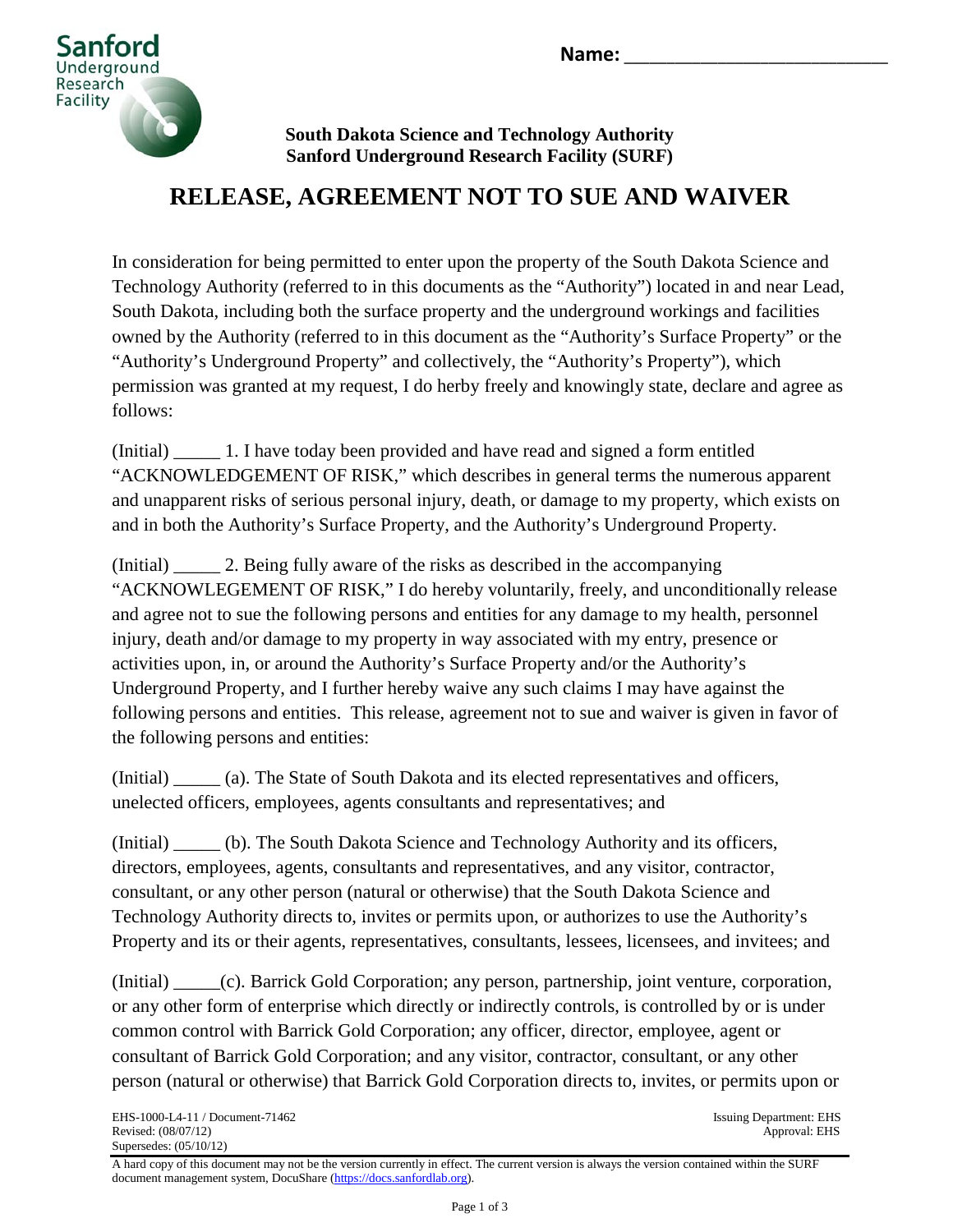

## **RELEASE, AGREEMENT NOT TO SUE AND WAIVER**

authorizes to use the Authority's Property and its or their agents, representatives, consultants, lessees, licensees, and invitees; and

(Initial) \_\_\_\_\_ (d). Homestake Mining Company of California, any person, partnership, joint venture, corporation, or any other form of enterprise which directly or indirectly controls, is controlled by, or is under common control with Homestake Mining Company of California; any officer, director, employee, agent, or consultant of Homestake Mining Company of California; and any visitor, contractor, consultant, or any other person (natural or otherwise) that Homestake Mining Company of California directs to, invites, or permits upon, or authorizes to use the Authority's Property and its or their agents, representatives, consultants, lessees, licensees, and invitees; and

(Initial) \_\_\_\_\_ (e). Mr. T. Denny Sanford or any other person or entity providing funding or other support for the construction, operation, and maintenance of the Authority, the Authority's Property, and/or the Sanford Underground Science and Engineering Laboratory.

(Initial) \_\_\_\_\_ 3. I understand that this document does not act to release, discharge, or waive any rights I may have to compensation or the payment of medical expenses under applicable workers compensation law.

(Initial) \_\_\_\_\_ 4. The release, agreement not to sue and waiver contained in this documents includes any and all claims I or my heirs, representatives, successors, or assigns (including, but not limited to, my family) may have as a result of any damage to my health, injury to me, my death, or damage to my property, including incidental and consequential damages and loss of income, support, and companionship.

(Initial) \_\_\_\_\_ 5. I agree that if a court or other tribunal with jurisdiction rules that some portion of this document is for any reason unenforceable, the remaining portions of this document shall remain valid and enforceable.

(Initial) \_\_\_\_\_\_ 6. The release and waiver contained in this document and my agreement not to sue the parties named above is and will be binding on me and my heirs, representative, successors, and assigns (including, but not limited to, my spouse and other family).

(Initial) \_\_\_\_\_ 7. I acknowledge that I have provided valid personal identification to Authority Personnel.

A hard copy of this document may not be the version currently in effect. The current version is always the version contained within the SURF document management system, DocuShare [\(https://docs.sanfordlab.org\)](https://docs.sanfordlab.org/).